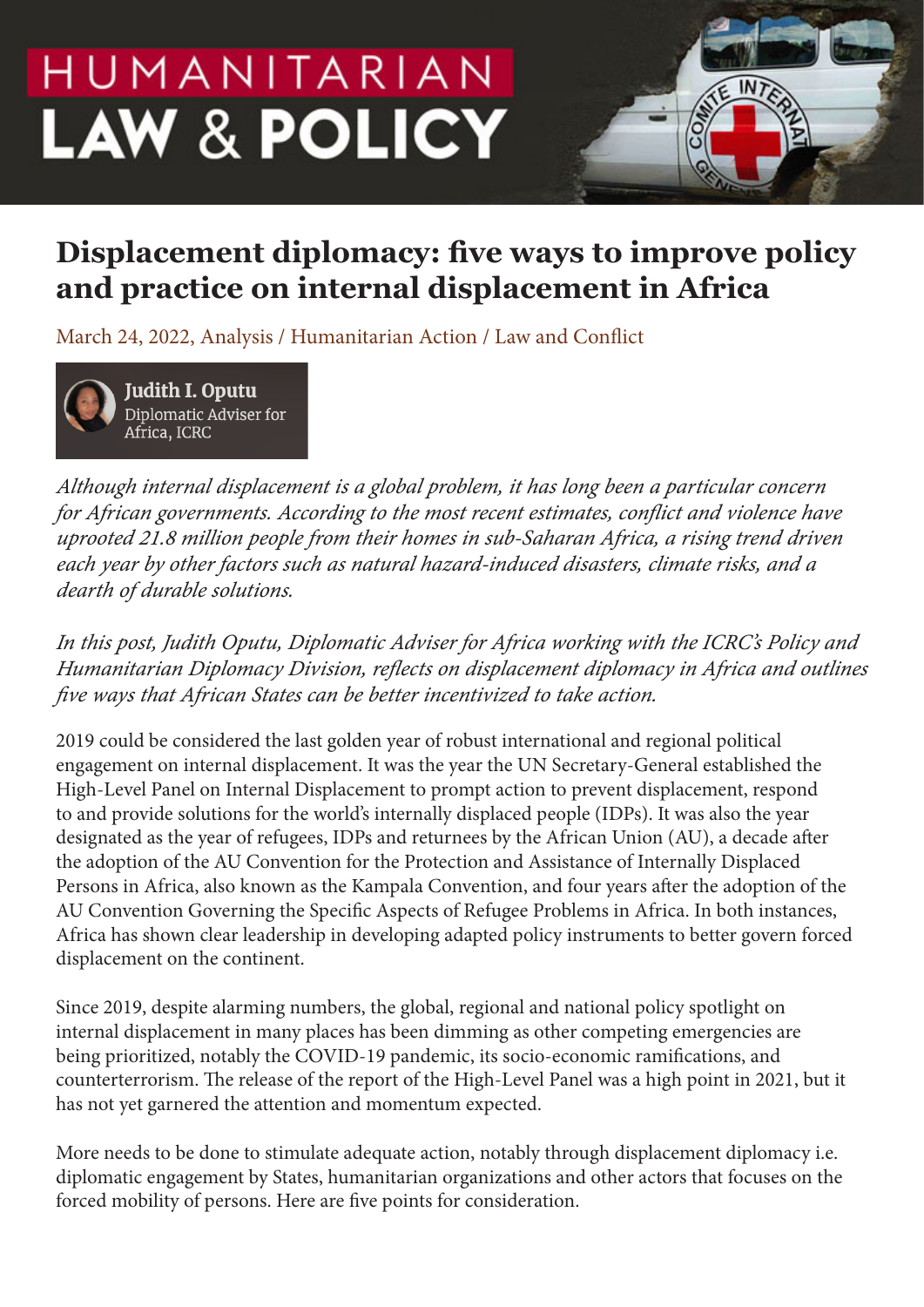#### **1. Prioritize bilateral dialogue**

There has been significant policy progress with the adoption of the Kampala Convention – the only legally binding treaty on the protection and assistance of IDPs in the world – and consistent engagements on the topic by regional and sub- regional organizations like the AU and various Regional Economic Communities. 31 African countries out of 54 have ratified the Kampala Convention and one (Niger) has domesticated it. Some ten countries have some form of IDP specific national policy and Kenya has an IDP law. Multilateral level engagements which mobilized action and created the space for addressing this often-sensitive issue can be credited for the majority of these advancements.

However, now, while African leaders recognize and consider internal displacement both as a political and humanitarian challenge, the translation of international and regional commitments into lasting solutions at the local and national level remains a problem. This is where greater emphasis is needed and where stronger bilateral diplomacy needs to come in. Statements of intent need to go beyond meetings and events. While convening summits, conferences and other high-level engagements at the regional and international levels can help create momentum for action, there are limits to what they can deliver. Bilateral dialogue can draw attention to specific needs and protection concerns, provide contextualized concrete recommendations on how responses could be improved, and provide support through legal and technical guidance.

Displacement diplomacy at the international and regional level is critical, but the national level is where the fulcrum of power for change currently lies. Nothing will change unless work is done in-country with the relevant stakeholders. Regional and international actors need to go beyond multilateral engagement and make displacement a priority on the agenda of their bilateral political, economic and social dialogues with national level stakeholders. Bilateral relationships with governments of impacted countries need to be better leveraged to press for the protection of IDPs and the resolution of their displacement.

# **2. Address disincentives to political will**

Dialogue at the national level on internal displacement tends to be sensitive and politically contentious. Many States feel more comfortable speaking about refugee situations, in particular regarding refugees they might be hosting, but will draw the line when it comes to the realities of internal displacement, especially in the context of armed conflict or other situations of violence. Some States resent any perceived infringement on their sovereign right to respond to domestic political and security situations. Others are reluctant to admit to internal displacement, conflating this with an admission of armed conflict or violence that could harm the image of the government. Internal displacement issues are often swept under the rug, with IDPs treated in the same manner as other habitual residents without consideration of their specific needs. Some governments do not regard IDPs as citizens in need of protection and might even consider them to be foreigners, migrants or 'the enemy', their hardships illegitimate. The variances between afflicted populations and their governments contributes to the growing figures and insufficient progress made.

While a country's failure to pass legislation or adopt specific IDP policy measures could be interpreted as a lack of political will, this interpretation needs to be nuanced, as such failures might also be attributed to a lack of capacity, political or institutional conflicts. For effective diplomacy, it is key to distinguish between will and capacity, although both are closely connected. Many countries facing conflict and displacement suffer from severe resource shortages, making them reluctant to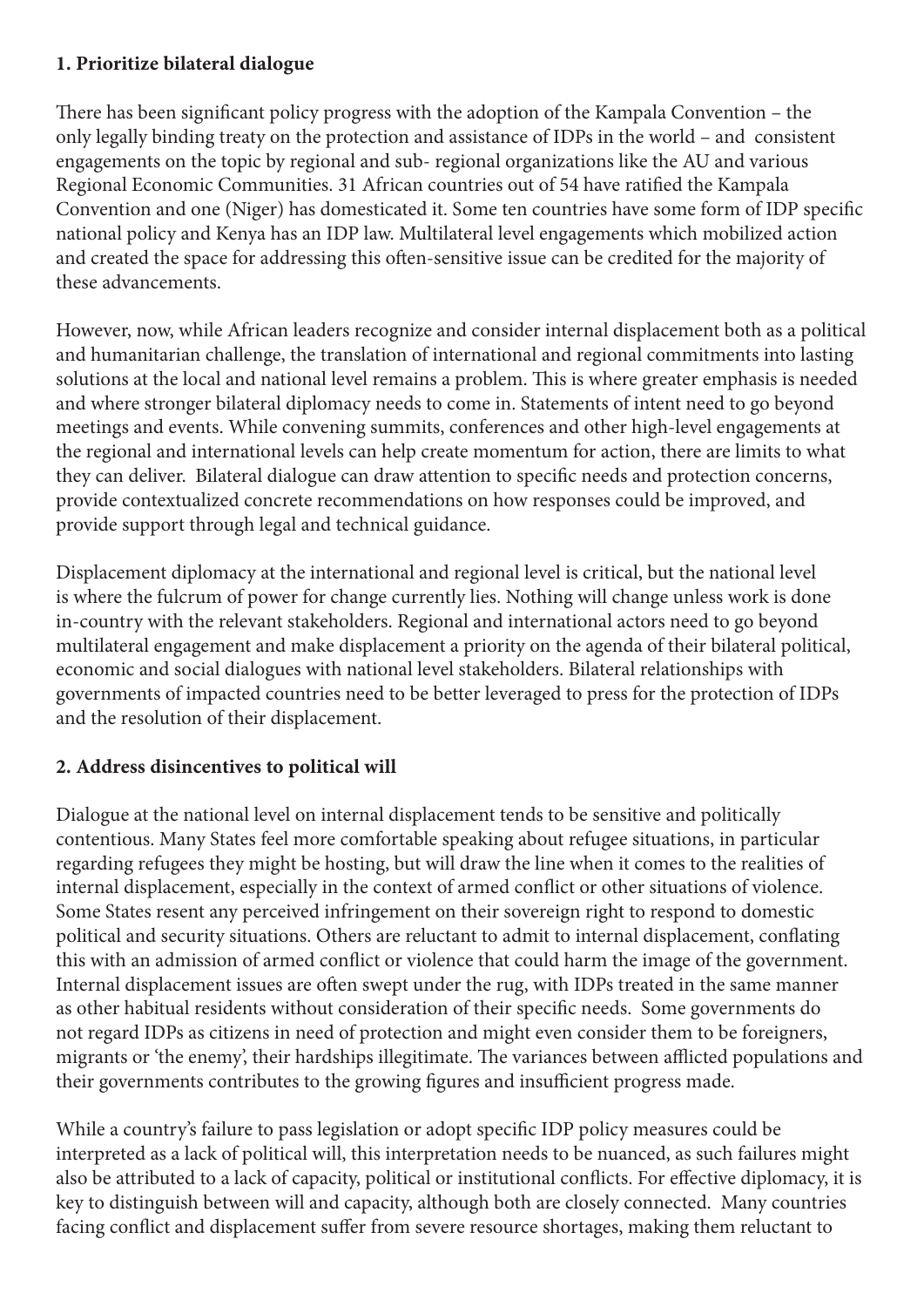commit even where there is a will. As a result, what may appear to be a lack of political will might instead be a lack of capacity. The political calculus would therefore be to shy away from prioritizing a problem when there are no means or resources with which to address it. The incentive to adopt appropriate policies and laws to frame action can be considered meaningless where means are lacking.

The main challenge for diplomacy will be to actively address these disincentives to political will and alter the incentive calculus so that there is a reason to accept responsibility for displacement, or at the very least to mitigate its effects.

### **3. Work at a local level**

Displacement diplomacy typically focuses on the highest levels of a country's political structure, concentrating on a few powerful individuals. While this is a valid strategy, it is crucial to remember that political will does not only come from the top; it can be fostered from below. Local groups are very important and need to be better incorporated in diplomacy, especially as governments are increasingly sensitive to perceived external interference. These could include public officials on the front lines of service, local and municipal authorities, Red Cross and Red Crescent National Societies, civil society organizations, the corporate sector and affected populations themselves, whose painful, real-life stories can be persuasive.

As the recourse to the principle of State sovereignty limits the ability of the international community to intervene, local voices in some contexts can be better placed to raise concerns on internal displacement for the economy, security, stability and social well-being of the entire country. Unaddressed and extended displacement has disastrous effects, not only for the displaced, but also for the host communities and the communities they leave behind. Large-scale displacement depopulates communities and can negatively impact farming, land and housing care; forests and grasslands are quickly stripped for homes and fuel where people flee to rural areas. When individuals flee to cities, the population of those cities might double or triple. Overcrowding occurs swiftly, putting a strain on social services, water supplies, and sanitary facilities.

In 2012, when Kenya passed its IDP Law, the impetus for reform came from civil society, which kept the focus on the national agenda and political realities. The push for change should not be overtly centered on external forces; real change also needs to be ignited from within. Often when solutions become externally determined or dominated the strength of initiative begins to slip away from local stakeholders, with negative impacts on political will and ownership. International and regional actors and fora need to continue to play their key role in fostering the political will from outside but to move beyond the current impasse where governments often ignore their international commitments. Another fulcrum of emphasis could be national actors and discussions at the national level, where significant institutional changes are required, and bottlenecks lie.

# **4. Connect to the development and peace agenda**

Internal displacement is both a humanitarian and development problem, yet advocacy for action on internal displacement could benefit from a stronger focus on the developmental implications. This aspect is not always the front and center of displacement diplomacy, which tends to focus on humanitarian impacts. To make the links, incentivize action and better connect with African authorities, it is key to better connect to their priority concerns such as development and regional transformation, conflict resolution and climate change.